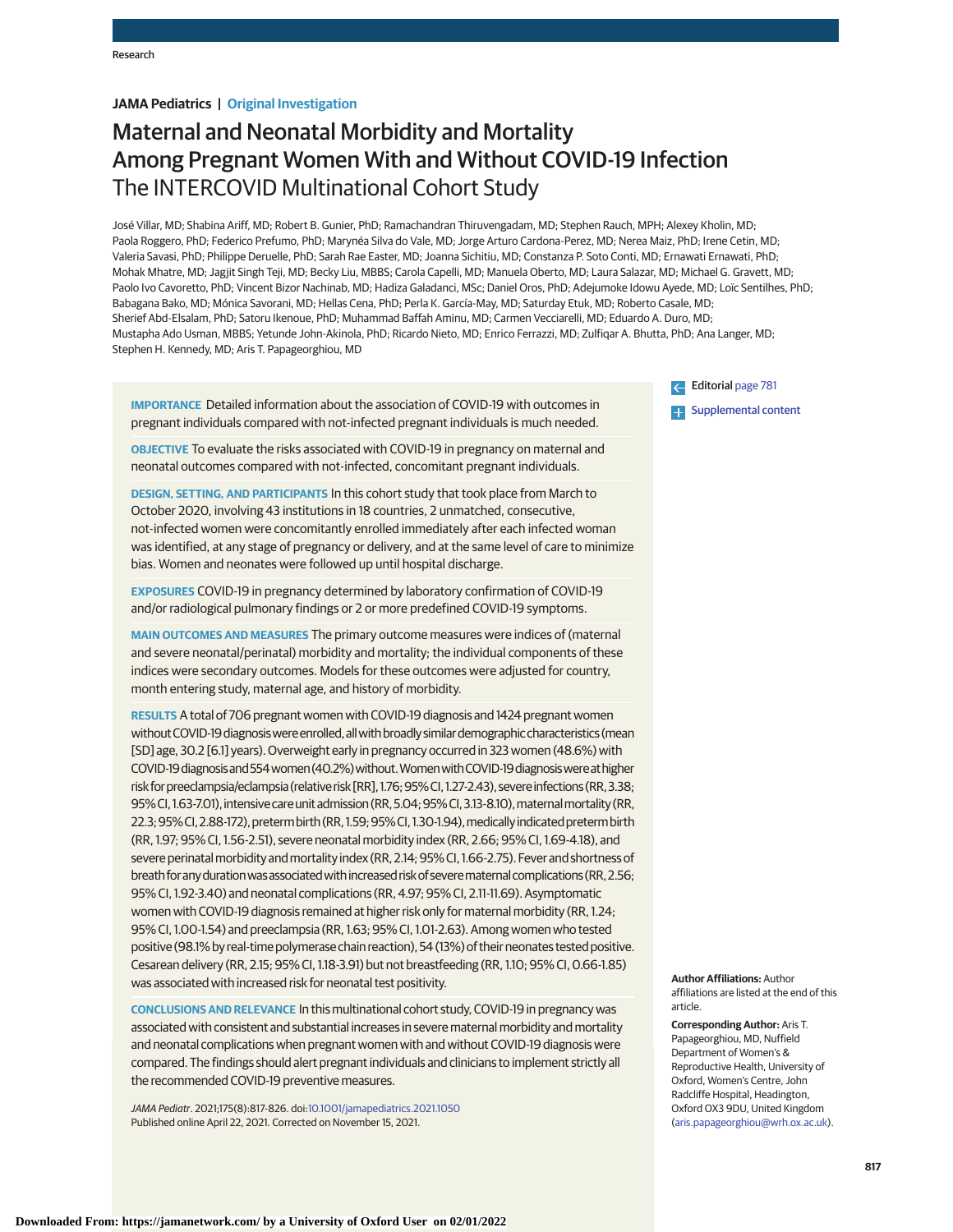t the outset of the COVID-19 pandemic, the precise ex-<br>tent of the risks in pregnancy was uncertain, which was<br>affecting pregnant individuals' mental health.<sup>1,2</sup><br>The lack of clarity area because in an oarly systematic tent of the risks in pregnancy was uncertain, which was The lack of clarity arose because, in an early systematic review,<sup>3</sup> only 4 studies that involved small numbers compared outcomes between pregnant women with and without COVID-19.4-7 The question is relevant because of the known deleterious effects of other coronavirus infections in pregnancy (eg, severe acute respiratory syndrome and Middle East respiratory syndrome).<sup>8</sup> Therefore, the INTERGROWTH-21st Consortium conducted a prospective, longitudinal, observational study (INTERCOVID), involving 43 hospitals in 18 countries, to assess the association between COVID-19 and maternal and neonatal outcomes in pregnant women with COVID-19 diagnosis, compared with concomitantly enrolled pregnant women without COVID-19 diagnosis.

## Methods

#### Study Design

The Oxford Tropical Research Ethics Committee and all local ethics committees approved the study, which did not interfere with clinical management. Informed consent (oral or written) was obtained from study participants according to local requirements, except when a waiver/exemption of such consent was granted by a local committee. We adhered to the Declaration of Helsinki<sup>9</sup> and Good Clinical Practice guidelines. The study protocol, including the laboratory tests used, has been previously published.<sup>10</sup>

For 8 months from March 2, 2020, we enrolled women 18 years or older at any stage of pregnancy or delivery with the diagnosis of COVID-19 during the present pregnancy based on laboratory confirmation of COVID-19 and/or radiologic pulmonary findings suggestive of COVID-19<sup>11</sup> or 2 or more predefined COVID-19 symptoms. A range of different real-time polymerase chain reaction and antibody tests were used at participating institutions (eBox in the [Supplement\)](https://jamanetwork.com/journals/jama/fullarticle/10.1001/jamapediatrics.2021.1050?utm_campaign=articlePDF%26utm_medium=articlePDFlink%26utm_source=articlePDF%26utm_content=jamapediatrics.2021.1050). Two immediately concomitant pregnant women 18 years or older without any of those diagnostic criteria were enrolled per woman with COVID-19 diagnosis to create an unbiased sample of all pregnant women without COVID-19 diagnosis in these institutions.Women were enrolled from 43 institutions in 18 countries (Argentina, Brazil, Egypt, France, Ghana, India, Indonesia, Italy, Japan, Mexico, Nigeria, North Macedonia, Pakistan, Russia, Spain, Switzerland, UK, and the US). Data on race were not collected.

When a woman with a COVID-19 diagnosis was identified antenatally, 2 women without COVID-19 diagnosis of similar gestational age (±2 weeks) receiving standard antenatal care were enrolled that day. If not possible or if those women without COVID-19 diagnosis were lost to follow-up, we enrolled 2 women without COVID-19 diagnosis who delivered immediately after the woman with COVID-19 diagnosis. The same selection strategy was used when a woman with COVID-19 diagnosis was identified at hospital admission and delivery was likely during that admission. If a woman without COVID-19 diagnosis declined participation, the next woman was ap-

#### **Key Points**

**Question** To what extent does COVID-19 in pregnancy alter the risks of adverse maternal and neonatal outcomes compared with pregnant individuals without COVID-19?

**Findings** In this multinational cohort study of 2130 pregnant women in 18 countries, women with COVID-19 diagnosis were at increased risk of a composite maternal morbidity and mortality index. Newborns of women with COVID-19 diagnosis had significantly higher severe neonatal morbidity index and severe perinatal morbidity and mortality index compared with newborns of women without COVID-19 diagnosis.

**Meaning** This study indicates a consistent association between pregnant individuals with COVID-19 diagnosis and higher rates of adverse outcomes, including maternal mortality, preeclampsia, and preterm birth compared with pregnant individuals without COVID-19 diagnosis.

proached until 2 women without COVID-19 diagnosis were enrolled per woman with COVID-19 diagnosis. We sought confirmation from a biweekly random 10% sample that the 2 women without COVID-19 diagnosis were appropriately chosen; we excluded 5 women who had a COVID-19 diagnosis and the corresponding 10 women without a COVID-19 diagnosis, without such confirmation. Live and stillborn singleton and multiple pregnancies were included, including those with congenital anomalies. However, in keeping with reporting requirements during the pandemic, $12$  we excluded women/neonates from the final analysis if their data were already published in any comparative study with women without COVID-19 diagnosis.<sup>5,13-23</sup>

## **Outcomes**

The primary outcomes<sup>24</sup> were 3 unweighted indices: (1) maternal morbidity and mortality index including at least 1 of the following pregnancy-relatedmorbidities: third-trimester vaginal bleeding, pregnancy-induced hypertension, preeclampsia/ eclampsia/hemolysis, elevated liver enzymes, and low platelet count (HELLP) syndrome, preterm labor, infections requiring antibiotics, or any other pregnancy-related conditions requiring treatment or referral; maternal admission to the intensive care unit (ICU); referral to a higher level of care; or death; (2) severe neonatal morbidity index (SNMI) including at least 3 of the following severe complications: bronchopulmonary dysplasia, hypoxic-ischemic encephalopathy, sepsis, anemia requiring transfusion, patent ductus arteriosus requiring treatment or surgery, intraventricular hemorrhage, and necrotizing enterocolitis or retinopathy of prematurity diagnosed before hospital discharge; and (3) severe perinatal morbidity and mortality index (SPMMI) including fetal death, at least 1 of the severe neonatal conditions listed above, admission to the neonatal ICU (NICU) for 7 days or longer, or neonatal death before hospital discharge. Secondary outcomes were each individual component of the indices described above considered as separate conditions.

Gestational age estimation was based on ultrasonography measurement of fetal crown-rump length (<14 weeks' gestation) against the international INTERGROWTH-21st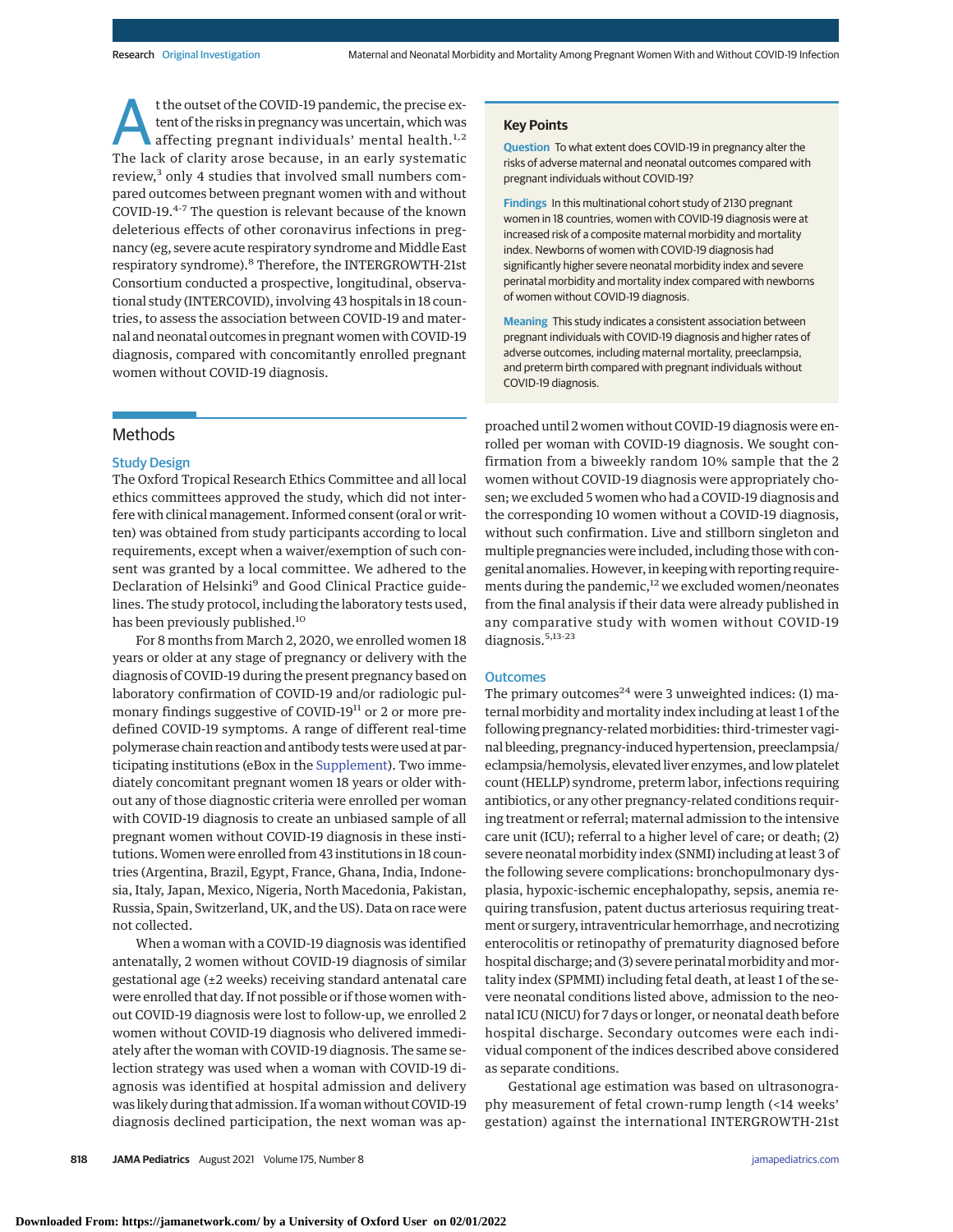standards<sup>25</sup> or, if early ultrasonography dating was not carried out, the best obstetric estimate was used based on all clinical and ultrasonography data available at the time of delivery. Newborn weight, length, and head circumference at birth were assessed against the international INTERGROWTH-21st standards.<sup>26</sup>

## Data Management and Statistical Analysis

We used a centrally coordinated data management system developed for the INTERGROWTH-21st Project (MedSciNet).<sup>27</sup> Associations between being diagnosed as having COVID-19 and morbidity/mortality indices expressed as binary outcomes were assessed using Poisson models with a log link function and robust standard errors expressed as relative risk (RR) and 95% CI. Associations with number of days in ICU were assessed using negative binomial models with robust standard errors (expressed as an incidence rate ratio and 95% CI). We set statistical significance at *P* < .05. Models for our primary outcomes were adjusted for country, month entering study, maternal age, and history of maternal morbidity (including diabetes, thyroid, and other endocrine disorders; cardiac disease; hypertension; chronic respiratory disease; kidney disease; malaria; or tuberculosis). Models with preterm birth as an outcome were also adjusted for previous preterm birth.We plotted Kaplan-Meier curves with the percentage of women remaining pregnant by gestational age to compare the distributions between women with and without COVID-19 diagnosis, according to symptom status. We evaluated women with COVID-19 diagnosis for the primary and secondary outcomes using the women without COVID-19 diagnosis as the reference group. We further categorized women with COVID-19 diagnosis as asymptomatic or symptomatic based on type and duration of symptoms, as well as according to past maternal morbidity and normal weight or overweight to explore effect modification. We assessed the association of neonates testing positive for SARS-CoV-2 infection. In separate sensitivity analyses, we adjusted for additional potential confounders, restricted the definition of women with COVID-19 diagnosis to mothers with a positive laboratory test result, and excluded twins. We also performed separate meta-analyses for our primary outcomes of interest using the stratified results to estimate pooled effects and assess heterogeneity by country.

# Results

We enrolled 706 women with COVID-19 diagnosis, of which 656 (92.9%) had laboratory/radiological confirmation and 50 (7.1%) had more than 2 symptoms without laboratory confirmation. Of those who tested positive, almost exclusively (640 of 652 [98.1%]) by real-time polymerase chain reaction, 287 (44.0%) were asymptomatic. We also enrolled 1424 women without COVID-19 diagnosis (eFigure in the [Supplement\)](https://jamanetwork.com/journals/jama/fullarticle/10.1001/jamapediatrics.2021.1050?utm_campaign=articlePDF%26utm_medium=articlePDFlink%26utm_source=articlePDF%26utm_content=jamapediatrics.2021.1050). The groups of women with and without diagnosis had similar demographic characteristics. However, 48.6% (n = 323) of the group with COVID-19 diagnosis had overweight early in pregnancy compared with  $40.2\%$  (n = 554) of the group without COVID-19 diagnosis. Women with COVID-19 diagnosis had a

higher rate of recreational drug use but lower rate of smoking during the index pregnancy, higher rates of previous preterm birth, stillbirth, neonatal death, and preexisting medical conditions (eTable 1 in the [Supplement\)](https://jamanetwork.com/journals/jama/fullarticle/10.1001/jamapediatrics.2021.1050?utm_campaign=articlePDF%26utm_medium=articlePDFlink%26utm_source=articlePDF%26utm_content=jamapediatrics.2021.1050).

During the index pregnancy, women with a COVID-19 diagnosis had higher rates of pregnancy-induced hypertension (RR, 1.46; 95% CI, 1.05-2.02), preeclampsia/eclampsia (RR, 1.76; 95% CI, 1.27-2.43), and infections requiring antibiotics (RR, 3.38; 95% CI, 1.63-7.01), and there was an association with a greater risk of admission to ICU/high-dependency unit (RR, 5.04; 95% CI, 3.13-8.10) and referral to a higher level of care (RR, 6.07; 95% CI, 1.23-30.01). Among all ICU admissions, women with COVID-19 diagnosis stayed 3.73 (95% CI, 2.37-5.86) days longer than women without COVID-19 diagnosis (Table 1).

Eleven women (1.6%) with COVID-19 diagnosis died (maternal mortality ratio, 159/10 000 births). Of these, 4 had severe preeclampsia (1 superimposed on chronic hypertension and 1 associated with cardiomyopathy); 3 of these 4 women had respiratory failure that required mechanical ventilation and the fourth woman died of a pulmonary embolism. Five women had worsening respiratory failure antenatally, 2 of whom underwent cesarean delivery and, despite intensive respiratory support, died later. The remaining 2 women developed fever, cough, and breathlessness within 7 days of an uneventful delivery and died shortly after, despite ICU care. In the group of women without COVID-19 diagnosis, there was 1 death due to preexisting liver malignant neoplasm and cirrhosis. Thus, women with COVID-19 diagnosis were 22 times more likely to die (RR, 22.3; 95% CI, 2.88-172), although the CIs were wide owing to the small numbers (Table 1).

Overall, women with COVID-19 diagnosis had a lower rate of spontaneous initiation of labor but higher cesarean delivery rate, reflecting the higher rates of pregnancy complications in this group. They also had higher RRs for preterm birth and fetal distress of 1.59 (95% CI, 1.30-1.94) and 1.70 (95% CI, 1.06-2.75), respectively. Overall, 83% of preterm births (n = 130) in women with COVID-19 diagnosis were medically indicated; hence, the increased risk in this group (RR, 1.97; 95% CI, 1.56-2.51) (Table 1). The leading indications for preterm delivery among women with COVID-19 diagnosis were preeclampsia/eclampsia/HELLP (31 [24.7%]), small for gestational age (24 [15.5%]), and fetal distress (17 [13.2%]). The proportions of spontaneous preterm birth were similar. Women with COVID-19 diagnosis had a higher low birth weight rate (RR, 1.58; 95% CI, 1.29-1.94). The rates of prelabor rupture of membranes were similar in both groups (Table 1). Fully adjusting models of our primary outcomes for all planned variables reduced the sample size owing to missing data, but affected the results minimally (eTable 2 in the [Supplement\)](https://jamanetwork.com/journals/jama/fullarticle/10.1001/jamapediatrics.2021.1050?utm_campaign=articlePDF%26utm_medium=articlePDFlink%26utm_source=articlePDF%26utm_content=jamapediatrics.2021.1050).

Women with COVID-19 diagnosis delivered earlier than those without COVID-19 diagnosis after approximately 30 weeks' gestation, with the greatest difference less than 37 weeks' gestation. The Figure illustrates the probability of remaining pregnant after 25 weeks' gestation for those women with COVID-19 diagnosis, stratified into those with and without symptoms. Using the log-rank test for trend of survivor curves, we observed a significant downwards trend in the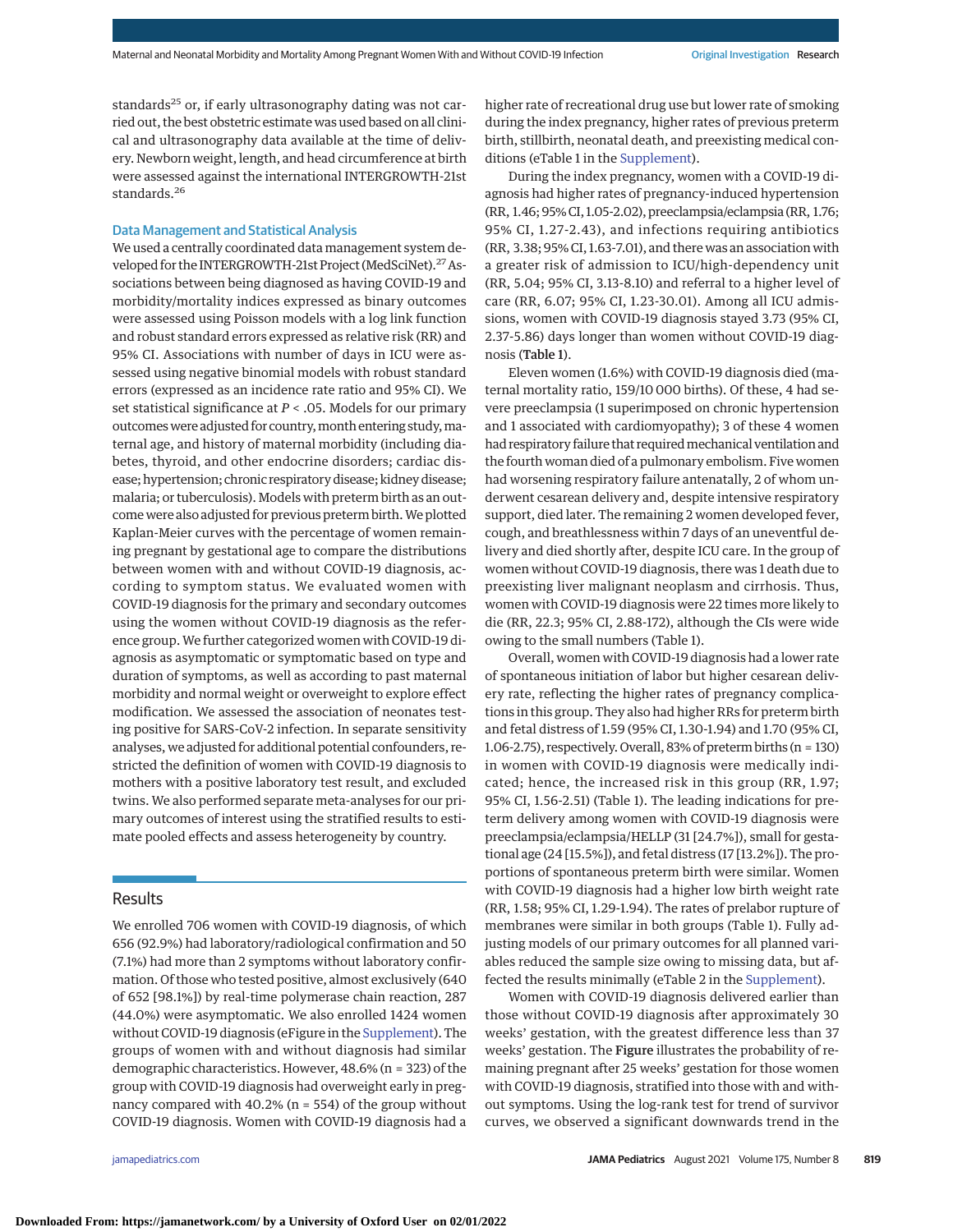## Table 1. Pregnancy Complications, Perinatal Events, and Neonatal Morbidities Among Women With and Without COVID-19 Diagnosis and Their Newborns

|                                                             | No. (%)                                          |                                                    |                                             |  |
|-------------------------------------------------------------|--------------------------------------------------|----------------------------------------------------|---------------------------------------------|--|
| Characteristic                                              | Women with COVID-19 diag-<br>nosis ( $n = 706$ ) | Women without COVID-19<br>diagnosis ( $n = 1424$ ) | Relative risk (95% CI)                      |  |
| Maternal morbidity and mortality index <sup>a</sup>         | 225(31.9)                                        | 296 (20.8)                                         | 1.54 $(1.33$ to 1.78) <sup>b</sup>          |  |
| Vaginal bleeding                                            | 44(6.2)                                          | 87(6.1)                                            | $1.02(0.72 \text{ to } 1.46)$               |  |
| Pregnancy-induced hypertension                              | 58(8.2)                                          | 80(5.6)                                            | 1.46 (1.05 to 2.02)                         |  |
| Preeclampsia/eclampsia/HELLP                                | 59(8.4)                                          | 63(4.4)                                            | 1.76 $(1.27 \text{ to } 2.43)^b$            |  |
| Hemoglobin level <10 g/dL at >27 wk gestation               | 130(18.4)                                        | 228(16.0)                                          | 1.15(0.91 to 1.45)                          |  |
| Preterm labor                                               | 52(7.4)                                          | 88(6.2)                                            | 1.20 (0.86 to 1.68)                         |  |
| Infections requiring antibiotics                            | 25(3.6)                                          | 16(1.1)                                            | 3.38 (1.63 to 7.01)                         |  |
| Admitted to ICU                                             | 59(8.4)                                          | 23(1.6)                                            | 5.04 (3.13 to 8.10)                         |  |
| Time in ICU, mean (SD), d                                   | 7.3(7.8)                                         | 2.0(1.7)                                           | 3.73 (2.37 to 5.86) <sup>c</sup>            |  |
| Referred for higher dependency care                         | 6(0.9)                                           | 1(0.1)                                             | 6.07 (1.23 to 30.01)                        |  |
| Maternal death                                              | 11(1.6)                                          | 1(0.1)                                             | 22.26 (2.88 to 172.11)                      |  |
| <b>Fetal distress</b>                                       | 87(12.3)                                         | 120(8.4)                                           | 1.70 $(1.06 \text{ to } 2.75)^b$            |  |
| Spontaneous initiation of labor                             | 333 (47.2)                                       | 793 (55.7)                                         | 0.85 (0.77 to 0.93)                         |  |
| Induced labor                                               | 157(22.3)                                        | 320(22.5)                                          | 0.99 (0.84 to 1.18)                         |  |
| Cesarean delivery                                           | 346 (49.0)                                       | 547 (38.4)                                         | 1.28 $(1.16 \text{ to } 1.40)^b$            |  |
| Prelabor rupture of membranes                               | 114(16.1)                                        | 262(18.4)                                          | $0.87(0.71 \text{ to } 1.07)$               |  |
| Gestational age at birth, mean (SD), wk                     | 37.9(3.3)                                        | 38.5(3.1)                                          | $-0.61$ (-0.90 to $-0.32$ ) <sup>d</sup>    |  |
| Preterm birth (<37 wk gestation)                            | 159(22.5)                                        | 194(13.6)                                          | 1.59 (1.30 to 1.94) <sup>e</sup>            |  |
| Spontaneous preterm birth                                   | 27(3.8)                                          | 66(4.6)                                            | 0.81(0.52 to 1.27)                          |  |
| Medically indicated preterm birth                           | 133(18.8)                                        | 127(8.9)                                           | 1.97 $(1.56 \text{ to } 2.51)^e$            |  |
| Birth weight, mean (SD), kg                                 | 2.96(0.70)                                       | 3.07(0.68)                                         | $-0.11$ ( $-0.18$ to $-0.04$ ) <sup>d</sup> |  |
| Male                                                        | 353 (50.0)                                       | 749 (52.6)                                         | 0.95 (0.87 to 1.04)                         |  |
| Female                                                      | 353 (50.0)                                       | 675(47.6)                                          | $1.06(0.96 \text{ to } 1.16)$               |  |
| Low birth weight $(<2500 q)$                                | 145(20.5)                                        | 181(12.7)                                          | 1.58 $(1.29 \text{ to } 1.94)^b$            |  |
| Small for gestational age (<10th centile) <sup>f</sup>      | 97(13.7)                                         | 181(12.7)                                          | 1.03 (0.81 to 1.31)                         |  |
| Exclusive breastfeeding at discharge                        | 378 (53.5)                                       | 953 (66.9)                                         | $0.80(0.74 \text{ to } 0.87)$               |  |
| Any breastfeeding at discharge                              | 588 (83.3)                                       | 1290 (90.6)                                        | 0.92 (0.88 to 0.96)                         |  |
| <b>SNMI</b> <sup>g</sup>                                    | 44(6.2)                                          | 33(2.3)                                            | 2.66 $(1.69 \text{ to } 4.18)^{\text{b}}$   |  |
| Severe perinatal morbidity and mortality index <sup>h</sup> | 120(17.0)                                        | 113(7.9)                                           | $2.14(1.66 \text{ to } 2.75)^b$             |  |
|                                                             |                                                  |                                                    |                                             |  |

Abbreviations: HELLP, hemolysis, elevated liver enzymes, low platelet count; ICU, intensive care unit; SNMI, severe neonatal morbidity index.

SI conversion factors: To convert hemoglobin to grams per liter, multiply by 10.

a Maternal morbidity and mortality index includes at least 1 of the following complications during pregnancy: vaginal bleeding, pregnancy-induced hypertension, preeclampsia, eclampsia, HELLP, preterm labor, infections requiring antibiotics or maternal death, admission to ICU, or referral for higher dependency care.

 $^{\rm b}$  Models adjusted for country, month entering study, maternal age, and history of maternal morbidity (including diabetes, thyroid and other endocrine disorders, cardiac disease, hypertension, chronic respiratory disease, kidney disease, malaria, or tuberculosis).

<sup>c</sup> Incidence rate ratio and 95% CI are reported.

<sup>d</sup> β and 95% CI are reported.

<sup>e</sup> Models for preterm birth adjusted for history of preterm birth, country, month entering study, maternal age, and history of maternal morbidity (including diabetes, thyroid and other endocrine disorders, cardiac disease, hypertension, chronic respiratory disease, kidney disease, malaria, or tuberculosis).

<sup>f</sup> Against the international INTERGROWTH-21st Newborn Size Standards.22

<sup>g</sup> SNMI includes at least 1 of the following morbidities: bronchopulmonary dysplasia, hypoxic-ischemic encephalopathy, sepsis, anemia requiring transfusion, patent ductus arteriosus, intraventricular hemorrhage, necrotizing enterocolitis, or retinopathy of prematurity.

h Severe perinatal morbidity and mortality index includes any of the morbidities listed in the SNMI or intrauterine or neonatal death or neonatal ICU stay ≥7 days.

gestational age distributions that progressed from women without COVID-19 diagnosis, to asymptomatic women with COVID-19 diagnosis, to symptomatic women with COVID-19 diagnosis (*P* < .001 for this trend) (Figure). In regression models, the gestational age at delivery was 0.6 weeks shorter (95% CI, −0.9 to −0.3) in all women with COVID-19 diagnosis and 0.8 weeks shorter (95% CI, −1.2 to −0.5) in symptomatic women with COVID-19 diagnosis than in women without COVID-19 diagnosis.

The risk of the SNMI among neonates of women with COVID-19 diagnosis was significantly higher (RR, 2.66; 95% CI, 1.69-4.18) than in those of women without COVID-19 diagnosis. The risk of the SPMMI was more than twice as high in the group of women with COVID-19 diagnosis (RR, 2.14; 95% CI, 1.66-2.75) (Table 1).

A total of 416 neonates born to women with COVID-19 diagnosis were tested for SARS-CoV-2 (57.1% [n = 729] of the total mother with COVID-19 diagnosis/neonate dyads); 220 (51.5%)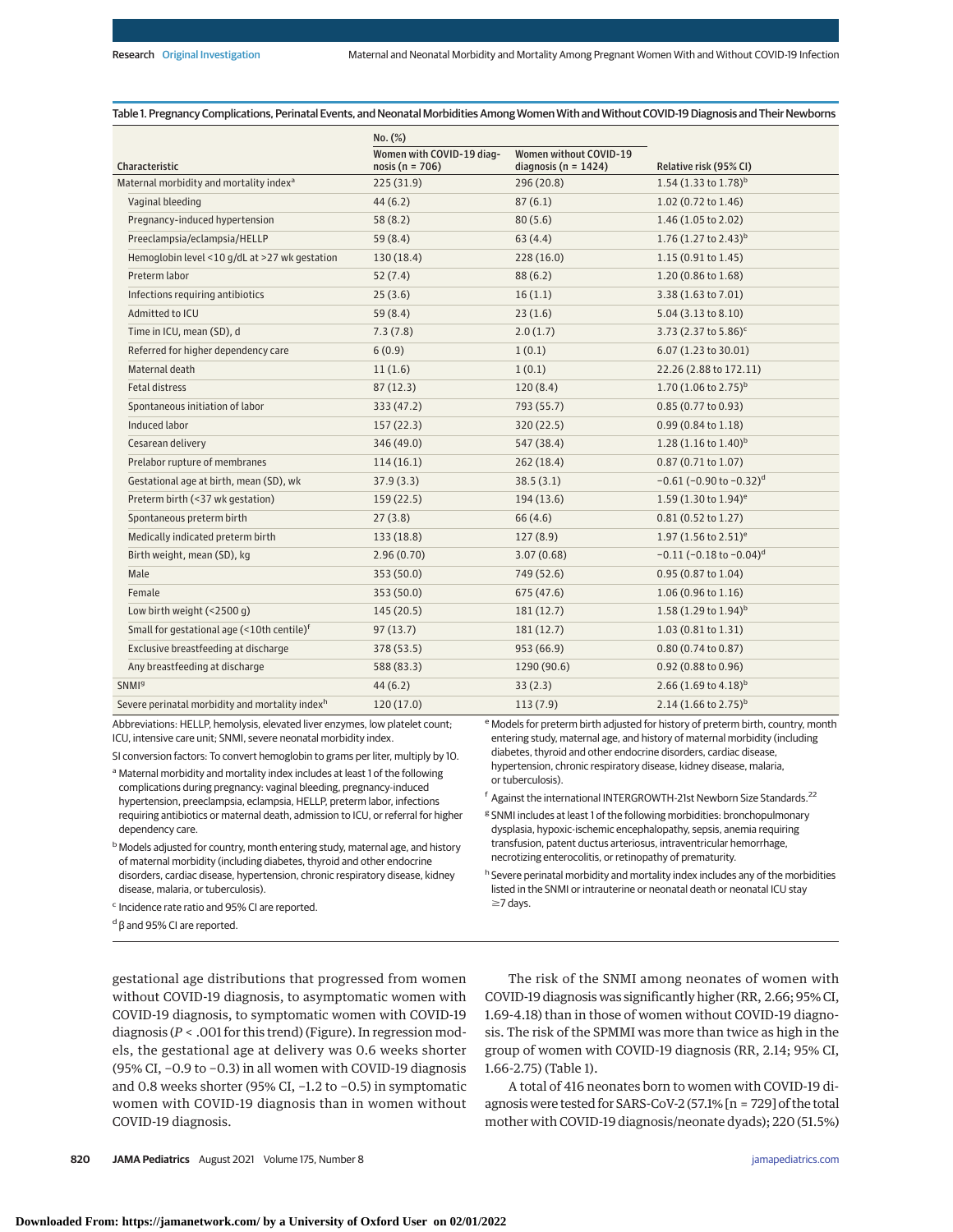Figure. Gestational Age at Delivery Among Women With COVID-19 Diagnosis, With and Without Symptoms, and Women Without COVID-19 Diagnosis



There were 1420 women without COVID-19 diagnosis (dark blue). In the group of women with COVID-19 diagnosis, 417 women were symptomatic (light blue) and 288 women were asymptomatic (orange). There was a significant trend (P < .001) in shorter gestational age at delivery going from women without COVID-19 diagnosis, to asymptomatic women with COVID-19 diagnosis, to symptomatic women with COVID-19 diagnosis (log-rank test for trend of survivor curves). Five women with missing data were excluded from the figure.

### Table 2. Adjusted Associations for Maternal and Perinatal Outcomes Among Women With and Without COVID-19 Diagnosis According to Symptom Status<sup>a</sup>

|                                    |             | RR (95% CI)                         |                                     |                          |                            |                                  |
|------------------------------------|-------------|-------------------------------------|-------------------------------------|--------------------------|----------------------------|----------------------------------|
| Symptom                            | No. (%)     | <b>MMMI</b> <sup>b</sup>            | <b>SNMI<sup>c</sup></b>             | <b>SPMMI<sup>d</sup></b> | Preterm birth <sup>e</sup> | Preeclampsia/<br>eclampsia/HELLP |
| No diagnosis of COVID-19           | 1424 (66.9) | 1 [Reference]                       | 1 [Reference]                       | 1 [Reference]            | 1 [Reference]              | 1 [Reference]                    |
| COVID-19                           |             |                                     |                                     |                          |                            |                                  |
| Asymptomatic                       | 288 (13.5)  | $1.24(1.00-1.54)$                   | $1.42(0.65-3.08)$                   | $1.08(0.69-1.69)$        | $0.99(0.72 - 1.36)$        | $1.63(1.01-2.63)$                |
| Any symptom                        | 418 (19.6)  | $1.76(1.49-2.08)$                   | 3.45 (2.14-5.56)                    | $3.09(2.36-4.04)$        | $2.10(1.67 - 2.62)$        | $2.00(1.34-2.99)$                |
| Symptomatic                        |             |                                     |                                     |                          |                            |                                  |
| With diarrhea/vomiting             | 48(2.3)     | $1.36(0.85 - 2.19)$                 | $4.66(1.93-11.30)$                  | $2.79(1.57-4.95)$        | $2.76(1.77-4.30)$          | $0.48(0.07 - 3.81)$              |
| With fever                         | 199(9.3)    | $1.89(1.54-2.32)$ $4.34(2.53-7.43)$ |                                     | $3.81(2.81 - 5.17)$      | $2.39(1.82 - 3.13)$        | $1.82(1.08-3.06)$                |
| With shortness of breath           | 89(4.2)     | $2.46(1.96-3.08)$                   | $3.88(1.78-8.49)$                   | $3.86(2.62 - 5.67)$      | $2.88(2.12-3.89)$          | $2.72(1.59-4.64)$                |
| With fever and shortness of breath | 45(2.1)     |                                     | $2.56(1.92-3.40)$ 4.97 (2.11-11.69) | $5.09(3.30-7.86)$        | $3.40(2.38-4.86)$          | $2.22(1.06-4.64)$                |

Abbreviations: HELLP, hemolysis, elevated liver enzymes, low platelet count; MMMI, maternal morbidity and mortality index; RR, relative risk; SNMI, severe neonatal morbidity index; SPMMI, severe perinatal morbidity and mortality index.

<sup>a</sup> All models adjusted for country, month entering study, maternal age, and history of maternal morbidity (including diabetes, thyroid and other endocrine disorders, cardiac disease, hypertension, chronic respiratory disease, kidney disease, malaria, or tuberculosis).

b MMMI includes at least 1 of the following complications during pregnancy: vaginal bleeding, pregnancy-induced hypertension, preeclampsia, eclampsia, HELLP, preterm labor, infections requiring antibiotics or maternal death,

admission to intensive care unit, or referral for higher dependency care.

<sup>c</sup> SNMI includes at least 1 of the following morbidities: bronchopulmonary dysplasia, hypoxic-ischemic encephalopathy, sepsis, anemia requiring transfusion, patent ductus arteriosus, intraventricular hemorrhage, necrotizing enterocolitis, or retinopathy of prematurity.

<sup>d</sup> SPMMI includes any of the morbidities listed in the SNMI, intrauterine or neonatal death, or neonatal intensive care unit stay  $\geq$ 7 days.

<sup>e</sup> Models for preterm birth also adjusted for history of preterm birth.

were tested in the first 24 hours after birth and 369 (84.8%) within the first 48 hours. Of these, 54 (12.9%) tested positive. Among test-positive women with test-positive neonates, the cesarean delivery rate was 72.2% (n = 39) and among testpositive women with test-negative neonates was 47.9% (n = 173). The rate in women without COVID-19 diagnosis was 39.4% (n = 568).

In regression models, exploring factors associated with neonatal SARS-CoV-2 positivity that included gestational age at delivery, cesarean delivery, NICU stay 7 days or longer, and exclusive breastfeeding at discharge, only cesarean delivery was independently associated with the risk of a test-positive neonate (RR, 2.15; 95% CI, 1.18-3.91). Reassuringly, there was

no association between exclusive breastfeeding and neonatal test positivity (RR, 1.10; 95% CI, 0.66-1.85).

eTable 3 in the [Supplement](https://jamanetwork.com/journals/jama/fullarticle/10.1001/jamapediatrics.2021.1050?utm_campaign=articlePDF%26utm_medium=articlePDFlink%26utm_source=articlePDF%26utm_content=jamapediatrics.2021.1050) shows the type, number, and prevalence of symptoms reported. Overall, the presence of any symptoms increased the association with adverse outcomes compared with the group of women without COVID-19 diagnosis. Although asymptomatic women with COVID-19 diagnosis had limited risk for most outcomes, there was still an association between the disease and preeclampsia (RR, 1.63; 95% CI, 1.01-2.63). The presence of fever and shortness of breath, separately or in combination with any symptom cluster, was markedly associated with a risk of the 3 summary indices, as well as preterm birth (Table 2).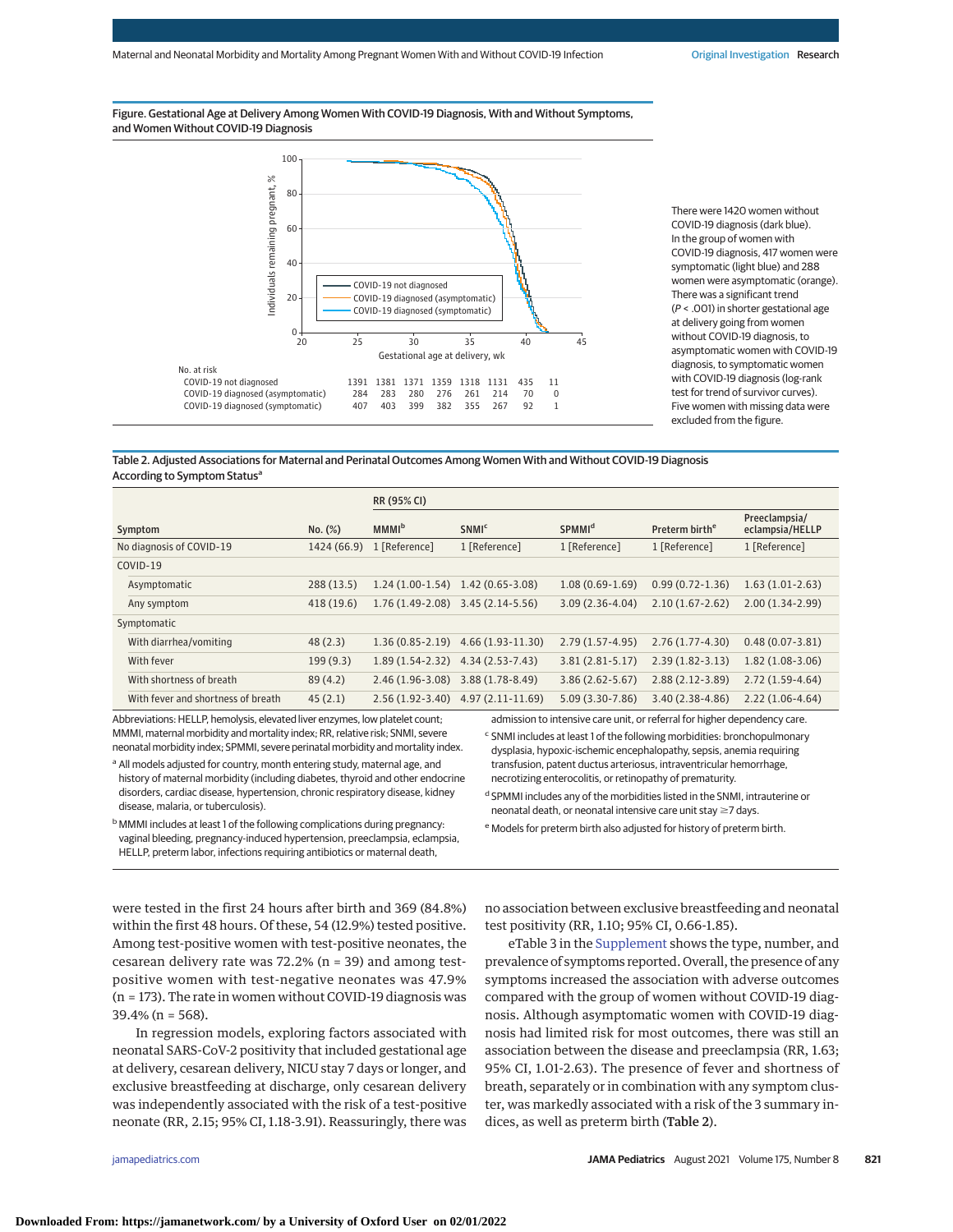Table 3. Adjusted Associations Between Preexisting Maternal Morbidity or Being Overweight Prepregnancy and Maternal and Neonatal Outcomes According to COVID-19 Diagnosisa,b

|                                       |              | RR (95% CI)             |                          |                          |                            |                                  |  |
|---------------------------------------|--------------|-------------------------|--------------------------|--------------------------|----------------------------|----------------------------------|--|
| <b>Maternal COVID-19</b><br>diagnosis | $No.$ $(\%)$ | <b>MMMI<sup>c</sup></b> | <b>SNMI</b> <sup>d</sup> | <b>SPMMI<sup>e</sup></b> | Preterm birth <sup>f</sup> | Preeclampsia/<br>eclampsia/HELLP |  |
| Not diagnosed                         |              |                         |                          |                          |                            |                                  |  |
| No past morbidity                     | 1179 (55.4)  | 1 [Reference]           | 1 [Reference]            | 1 [Reference]            | 1 [Reference]              | 1 [Reference]                    |  |
| Past morbidity                        | 245(11.5)    | $1.20(0.92 - 1.54)$     | $3.04(1.48-6.28)$        | $1.48(0.95-2.29)$        | $1.73(1.26-2.39)$          | $1.86(1.11-3.12)$                |  |
| Diagnosed                             |              |                         |                          |                          |                            |                                  |  |
| No past morbidity                     | 547 (25.7)   | $1.57(1.33-1.85)$       | $4.02(2.39-6.76)$        | $2.35(1.76-3.13)$        | $1.76(1.40-2.22)$          | $1.88(1.24-2.86)$                |  |
| Past morbidity                        | 159(7.5)     | $1.71(1.33-2.20)$       | $1.88(0.74-4.73)$        | $2.29(1.50-3.51)$        | $1.96(1.41-2.73)$          | $3.29(2.03 - 5.33)$              |  |
| Not diagnosed                         |              |                         |                          |                          |                            |                                  |  |
| Normal weight                         | 823 (40.3)   | 1 [Reference]           | 1 [Reference]            | 1 [Reference]            | 1 [Reference]              | 1 [Reference]                    |  |
| Overweight                            | 554 (27.1)   | $1.01(0.81-1.24)$       | $1.56(0.76-3.20)$        | $1.14(0.78-1.67)$        | $0.78(0.59-1.05)$          | $1.37(0.82 - 2.30)$              |  |
| Diagnosed                             |              |                         |                          |                          |                            |                                  |  |
| Normal weight                         | 342 (16.8)   | $1.28(1.03-1.58)$       | $2.07(0.99-4.31)$        | $1.99(1.38-2.88)$        | $1.42(1.07-1.90)$          | $1.80(1.06-3.07)$                |  |
| Overweight                            | 323 (15.8)   | $1.81(1.48-2.21)$       | $4.15(2.15-8.01)$        | $2.44(1.72-3.48)$        | $1.43(1.08-1.85)$          | $2.62(1.57-4.36)$                |  |

Abbreviations: HELLP, Hemolysis, elevated liver enzymes, low platelet count; MMMI, maternal morbidity and mortality index; RR, relative risk; SNMI, severe neonatal morbidity index; SPMMI, severe perinatal morbidity and mortality index.

<sup>a</sup> All models adjusted for country, month entering study, maternal age, and history of maternal morbidity (including diabetes, thyroid and other endocrine disorders, cardiac disease, hypertension, chronic respiratory disease, kidney disease, malaria, or tuberculosis).

<sup>c</sup> MMMI includes at least 1 of the following complications during pregnancy: vaginal bleeding, pregnancy-induced hypertension, preeclampsia, eclampsia, HELLP, preterm labor, infections requiring antibiotics or maternal death, admission to intensive care unit, or referral for higher dependency care.

d SNMI includes at least 1 of the following morbidities: bronchopulmonary dysplasia, hypoxic-ischemic encephalopathy, sepsis, anemia requiring transfusion, patent ductus arteriosus, intraventricular hemorrhage, necrotizing enterocolitis, or retinopathy of prematurity.

b Prepregnancy maternal morbidities included at least 1 of the following: diabetes, thyroid and other endocrine disorders, cardiac disease, hypertension, chronic respiratory disease, kidney disease, malaria, or tuberculosis.

<sup>e</sup> SPMMI includes any of the morbidities listed in the SNMI, intrauterine or neonatal death, or neonatal intensive care unit stay  $\geq$ 7 days.

<sup>f</sup> Models for preterm birth also adjusted for history of preterm birth.

Having shortness of breath, chest pain, and cough with fever was associated with a substantial increase in the risk for severe maternal and neonatal conditions and preterm birth. However, it appears that a longer exposure to symptoms is needed to see an associated increase in risk for preeclampsia, eg, 5 to 10 days of respiratory symptoms (RR, 2.43; 95% CI, 1.29- 4.58) (eTable 4 in the [Supplement\)](https://jamanetwork.com/journals/jama/fullarticle/10.1001/jamapediatrics.2021.1050?utm_campaign=articlePDF%26utm_medium=articlePDFlink%26utm_source=articlePDF%26utm_content=jamapediatrics.2021.1050).

Among those with no prepregnancy morbidities and those without overweight at their first antenatal visit, women with COVID-19 diagnosis were still at increased risk of these complications compared with women without COVID-19 diagnosis. However, for maternal outcomes, those women with COVID-19 diagnosis with prepregnancy morbidities had the highest risk in the index pregnancy, suggesting that past morbidities modify the effect of COVID-19 exposure, especially for preeclampsia/eclampsia (RR, 3.29; 95% CI, 2.03-5.33) (Table 3). Women who had overweight at the first antenatal visit and subsequently were diagnosed with COVID-19 had the highest risk for the maternal morbidity and mortality index (RR, 1.81; 95% CI, 1.48-2.21), SNMI (RR, 4.15; 95% CI, 2.15-8.01), and SPMMI and preeclampsia/eclampsia (RR, 2.62; 95% CI, 1.57- 4.36), suggesting that overweight status modifies the effect of COVID-19 exposure (Table 3).

We also compared the risk for severe neonatal complications in test-positive and test-negative neonates of women with and without COVID-19 diagnosis, the latter as a reference group. The risks for the SNMI, SPMMI, and NICU stay 7 days or longer were higher in the test-negative neonates of women with COVID-19 diagnosis. However, the test-positive neonates of

women with COVID-19 diagnosis had considerably higher risk for the SPMMI and, as expected, a large increased risk for a NICU stay of 7 days or longer (Table 4).

In separate sensitivity analyses, adjusting for additionalconfounders (marital status, overweight, smoking and drug use during pregnancy), restricting mothers with COVID-19 diagnosis to laboratory-confirmed positive results and excluding twins, we found that relative risks for COVID-19–associated maternal and neonatal morbidities were similar to our main results (eTable 2 in the [Supplement\)](https://jamanetwork.com/journals/jama/fullarticle/10.1001/jamapediatrics.2021.1050?utm_campaign=articlePDF%26utm_medium=articlePDFlink%26utm_source=articlePDF%26utm_content=jamapediatrics.2021.1050). Furthermore, we treated each country (all hospitals in a country pooled) as if they were separate studies in a meta-analysis. The pooled estimated RRs (95% CI) were practically identical to the unadjusted and adjusted estimations, except for the SNMI, which was increased from the unadjusted RR of 2.69 (95% CI, 1.72-4.20) to 2.91 (95% CI, 1.76-4.74). As expected, considering the variability of underlying populations and care systems, we identified some heterogeneity of RR estimates across countries in the metaanalysis for the maternal morbidity and mortality index  $(I^2 = 50.0\%; P = .02)$  and SPMMI  $(I^2 = 57.4\%; P = .005)$ , although there was no systematic pattern among the countries.

# **Discussion**

We conducted a large-scale, prospective, multinational study to assess the symptoms and associations between COVID-19 in pregnancy and maternal and neonatal outcomes that included, to our knowledge for the first time, immediately con-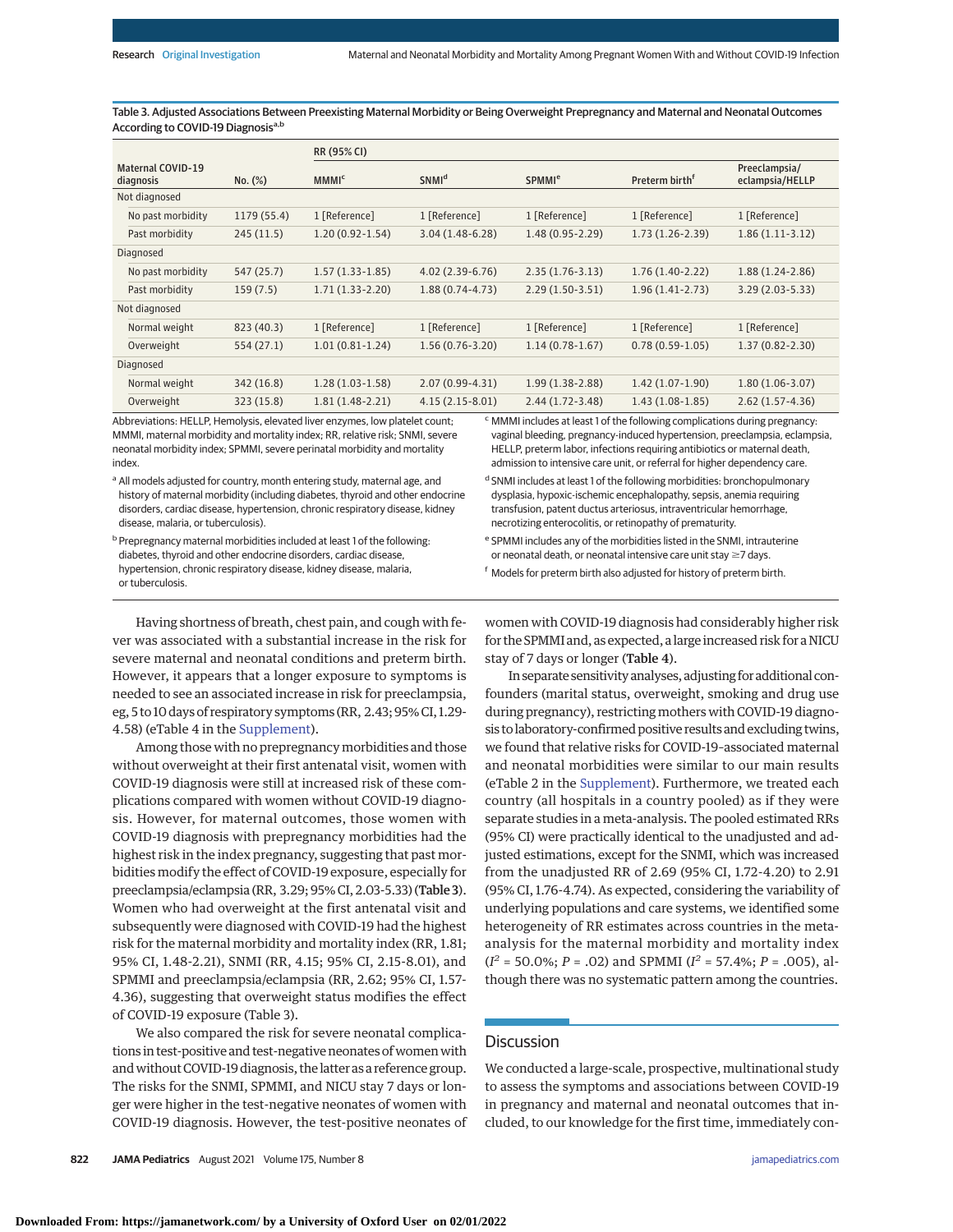| Table 4. Adjusted Associations Between Maternal and Neonatal COVID-19 Diagnosis With Perinatal Morbidity and Mortalityª |  |  |
|-------------------------------------------------------------------------------------------------------------------------|--|--|
|-------------------------------------------------------------------------------------------------------------------------|--|--|

|             | RR (95% CI)              |                          |                      |  |
|-------------|--------------------------|--------------------------|----------------------|--|
| No. (%)     | <b>SNMI</b> <sup>b</sup> | <b>SPMMI<sup>c</sup></b> | NICU stay $\geq 7$ d |  |
| 1462 (66.7) | 1 [Reference]            | 1 [Reference]            | 1 [Reference]        |  |
| 313(14.3)   | $1.40(0.72 - 2.70)$      | $1.68(1.20-2.37)$        | $1.02(0.60-1.83)$    |  |
| 362(16.5)   | $4.00(2.29-6.97)$        | $2.31(1.69-3.17)$        | $3.13(2.10-4.65)$    |  |
| 54(2.5)     | $4.13(1.69-10.08)$       | $3.46(2.13-5.63)$        | $6.03(3.35-10.86)$   |  |
|             |                          |                          |                      |  |

Abbreviations: NICU, neonatal intensive care unit; RR, relative risk; SNMI, severe neonatal morbidity index; SPMMI, severe perinatal morbidity and mortality index.

<sup>b</sup> SNMI includes at least 1 of the following morbidities: bronchopulmonary dysplasia, hypoxic-ischemic encephalopathy, sepsis, anemia requiring transfusion, patent ductus arteriosus, intraventricular hemorrhage, necrotizing enterocolitis, or retinopathy of prematurity.

a Models adjusted for country, month entering study, maternal age, and history of maternal morbidity (including diabetes, thyroid and other endocrine disorders, cardiac disease, hypertension, chronic respiratory disease, kidney disease, malaria, or tuberculosis).

<sup>c</sup> SPMMI includes any of the morbidities listed in the SNMI, intrauterine or neonatal death, or NICU stay ≥7 days.

comitant pregnant women without COVID-19 diagnosis from the same populations, carefully enrolled to minimize selection bias.

We demonstrated that women with COVID-19 diagnosis, compared with those without COVID-19 diagnosis, were at substantially increased risk of severe pregnancy complications, including preeclampsia/eclampsia/HELLP syndrome, ICU admission or referral to higher level of care, and infections requiring antibiotics, as well as preterm birth and low birth weight. The risk of maternal mortality was 1.6%, ie, 22 times higher in the group of women with COVID-19 diagnosis. These deaths were concentrated in institutions from less developed regions, implying that when comprehensive ICU services are not fully available, COVID-19 in pregnancy can be lethal. Reassuringly, we also found that asymptomatic women with COVID-19 diagnosis had similar outcomes to women without COVID-19 diagnosis, except for preeclampsia.

Importantly, women with COVID-19 diagnosis, already at high risk of preeclampsia and COVID-19 because of preexisting overweight, diabetes, hypertension, and cardiac and chronic respiratory diseases,<sup>28</sup> had almost 4 times greater risk of developing preeclampsia/eclampsia, which could reflect the known association with these comorbidities and/or the acute kidney damage that can occur in patients with COVID-19.29

Our data support reports of an association between COVID-19 and higher rates of preeclampsia/eclampsia/ HELLP syndrome,<sup>19,30</sup> but it is still uncertain whether COVID-19 manifests in pregnancy with a preeclampsialike syndrome or infection with SARS-CoV-2 results in an increased risk for preeclampsia. Uncertainty persists because the placentas of women with COVID-19, compared with controls, show vascular changes consistent with preeclampsia, $31$  but the state of systemic inflammation and hypercoagulability found in nonpregnant patients with severe illness and COVID-19 is also a feature of preeclampsia.<sup>32</sup>

It is known that in nonpregnant patients, distinct subtypes may be predictive of clinical outcomes.<sup>33</sup> We found the presence of any COVID-19 symptoms was associated with increased morbidity and mortality. Specifically, severe pregnancy and neonatal complication rates were highest in women if fever and shortness of breath were present, reflecting systemic disease; their presence for 1 to 4 days was associated with severe maternal and neonatal complications. This observation should influence clinical care and referral strategies.

The risks of severe neonatal complications, including NICU stay for 7 days or longer, as well as the summary index of severe neonatal morbidity and its individual components, were also substantially higher in the group of women with COVID-19 diagnosis. The increased neonatal risk remained after adjusting for previous preterm birth and preterm birth in the index pregnancy; thus, a direct effect on the newborn from COVID-19 is likely.

Overall, our results were consistent across morbidities and mostly at an RR near or greater than 2 for maternal and neonatal outcomes, with narrow CIs excluding unity, and above 3 to 4 in several estimates. Sensitivity and stratified analyses confirmed the observed results. They are probably conservative because overall, 41% of women with COVID-19 diagnosis were asymptomatic, a subgroup with a low risk of complications. Hence, higher morbidity and mortality risk should be expected for the general pregnant population, especially in lowto middle-income countries.

We found 12.1% of neonates born to test-positive women also tested positive, a higher figure than in a recent systematic review.34We speculate whether contamination at the time of cesarean delivery was responsible because the rate in this mother/neonate positive subgroup was 72.2%. Reassuringly, as SARS-CoV-2 has not been isolated from breast milk,<sup>35</sup> breastfeeding was not associated with any increase in the rate of testpositive neonates.

Our results mostly reflect COVID-19 diagnosed in the third trimester. Thus, women with COVID-19 diagnosis or whose pregnancy ended earlier in pregnancy are underrepresented either because our study was exclusively hospital based or earlier infection may manifest with mild symptoms, which are either ignored or managed in primary care. Alternatively, most women might have avoided the hospital until late in pregnancy or when in labor. Clearly, the effect of COVID-19 early in pregnancy needs urgently to be studied.

### Limitations

Our study has expected limitations. Ideally, we would have collected data prospectively from all pregnancies in the participating institutions, but this was impractical because of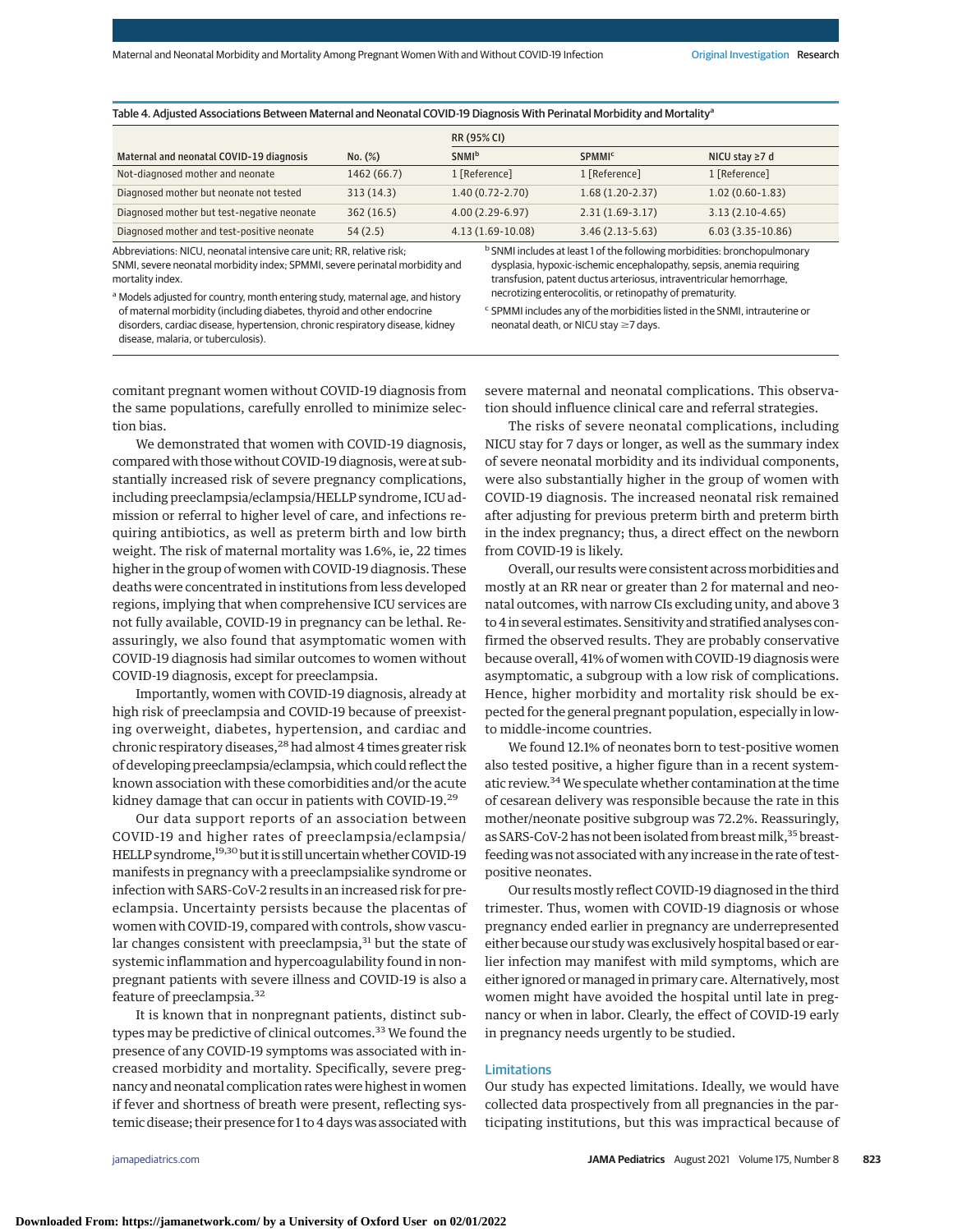their large number of deliveries. There was a small risk of selection bias associated with the reference group of women without COVID-19 diagnosis, despite all efforts to ensure they represented an unbiased sample of the general noninfected pregnant population. The selection of cases with COVID-19 diagnosis was affected by whether routine testing was conducted, awareness of COVID-19 symptoms particularly early in the pandemic, and the availability of test kits. Where universal testing in pregnancy has been introduced, real-time polymerase chain reaction positive rates are 0.5% to 14% in asymptomatic women.<sup>36,37</sup> Hence, this group of women without COVID-19 diagnosis may have included small numbers of asymptomatic infected women (a crossover effect when women without COVID-19 diagnosis were enrolled antenatally), which would result in more conservative estimates by reducing the differences between groups. Finally, we acknowledge a risk of reporting bias relating to maternal and neonatal morbidity because women with

COVID-19 diagnosis and their newborns may have been more carefully evaluated, tested, and have more events reported than in the sample of women without COVID-19 diagnosis. However, we are reassured that the results reflect a true increased risk because of our careful data monitoring and use of severe morbidity markers.

# **Conclusions**

In summary, in this study, COVID-19 infection during pregnancy was associated with substantial risk of morbidity and mortality in postpartum parents and their infants worldwide, compared with their not-infected pregnant counterparts, especially if the these individuals were symptomatic or have comorbidities. There is an urgent need to follow up with these parents and infants because of possible long-term health effects, including long-term COVID-19.

#### ARTICLE INFORMATION

**Accepted for Publication:** January 21, 2021.

**Published Online:** April 22, 2021. doi[:10.1001/jamapediatrics.2021.1050](https://jamanetwork.com/journals/jama/fullarticle/10.1001/jamapediatrics.2021.1050?utm_campaign=articlePDF%26utm_medium=articlePDFlink%26utm_source=articlePDF%26utm_content=jamapediatrics.2021.1050)

**Correction:** This article was corrected on November 15, 2021, to fix an error in the spelling of an author's name.

**Open Access:** This is an open access article distributed under the terms of the [CC-BY License.](https://jamanetwork.com/pages/cc-by-license-permissions?utm_campaign=articlePDF%26utm_medium=articlePDFlink%26utm_source=articlePDF%26utm_content=jamapediatrics.2021.1050) © 2021 Villar J et al.JAMA Pediatrics.

**Author Affiliations:** Nuffield Department of Women's & Reproductive Health, University of Oxford, Oxford, United Kingdom (Villar, Kennedy, Papageorghiou); Oxford Maternal and Perinatal Health Institute, Green Templeton College, University of Oxford, Oxford, United Kingdom (Villar, Kennedy, Papageorghiou); Department of Paediatrics and Child Health, The Aga Khan University Hospital, Karachi, Pakistan (Ariff); School of Public Health, University of California, Berkeley, Berkeley (Gunier, Rauch); Translational Health Science and Technology Institute, Faridabad, India (Thiruvengadam); National Medical Research Center for Obstetrics, Gynecology and Perinatology, Moscow, Russia (Kholin); Department of Clinical Sciences and Community Health, University of Milan, Milan, Italy (Roggero); Department of Woman, Child and Neonate, Fondazione IRCCS Cà Granda Ospedale Maggiore Policlinico, Milan, Italy (Roggero, Ferrazzi); Division of Obstetrics and Gynecology, ASST Spedali Civili di Brescia, Brescia, Italy (Prefumo); Department of Clinical and Experimental Sciences, University of Brescia, Brescia, Italy (Prefumo); Universidade Federal do Maranhão, São Luís, Brazil (do Vale); Instituto Nacional de Perinatología Isidro Espinosa de los Reyes, Mexico City, Mexico (Cardona-Perez); Obstetrics Department, Hospital Universitari Vall d'Hebron, Barcelona Hospital Campus, Barcelona, Spain (Maiz); Ospedale Vittore Buzzi Children's Hospital, Department of BioMedical and Clinical Sciences, University of Milan, Milan, Italy (Cetin); Ospedale Luigi Sacco University Hospital, Department of BioMedical and Clinical Sciences, University of Milan, Milan, Italy (Savasi); Department of Obstetrics and Gynecology, Hôpitaux Universitaires de Strasbourg, Strasbourg,

France (Deruelle); Division of Maternal-Fetal Medicine, Brigham and Women's Hospital, Harvard Medical School, Boston, Massachusetts (Easter); Division of Critical Care Medicine, Brigham and Women's Hospital, Harvard Medical School, Boston, Massachusetts (Easter); Hôpital Universitaire Necker-Enfants Malades, AP-HP, Université de Paris, Paris, France (Sichitiu); Division Neonatología, Hospital Materno Infantil Ramón Sarda, Buenos Aires Argentina (Soto Conti, Nieto); Department of Obstetrics and Gynecology, Medical Faculty, Universitas Airlangga, Surabaya, Indonesia (Ernawati); Soetomo General Academic Hospital, Surabaya, Indonesia (Ernawati); Tufts Medical Center, Boston, Massachusetts (Mhatre); Ann and Robert H. Lurie Children's Hospital of Chicago, Northwestern Feinberg School of Medicine, Chicago, Illinois (Teji); St George's University Hospitals NHS Foundation Trust, London, United Kingdom (Liu, Papageorghiou); Servicio de Neonatologia del Departamento Materno Infantil del Hospital Universitario Austral, Pilar, Provincia de Buenos Aires, Argentina (Capelli); S.C. Obstetrics 2U, Sant'Anna Hospital, AOU Città della Salute e della scienza di Torino, Turin, Italy (Oberto); Fetal Medicine Unit, University College London Hospitals NHS Foundation Trust, London, United Kingdom (Salazar); Department of Obstetrics and Gynecology, University of Washington, Seattle (Gravett); Department of Global Health, University of Washington, Seattle (Gravett); Obstetrics and Gynaecology Department, IRCCS San Raffaele Hospital and University, Milan, Italy (Cavoretto); Fr. Thomas Alan Rooney Memorial Hospital, Asankragwa, Ghana (Nachinab); Africa Center of Excellence for Population Health and Policy, Bayero University Kano, Kano, Nigeria (Galadanci); Aminu Kano Teaching Hospital, Kano, Nigeria (Galadanci); Aragon Institute of Health Research, Obstetrics Department, Hospital Clínico Universitario Lozano Blesa Zaragoza, Zaragoza, Spain (Oros); College of Medicine, University of Ibadan, Ibadan, Nigeria (Ayede, John-Akinola); University College Hospital, Ibadan, Nigeria (Ayede, John-Akinola); Department of Obstetrics and Gynecology, Bordeaux University Hospital, Bordeaux, France (Sentilhes); Department of Obstetrics and Gynaecology, Faculty of Clinical Sciences, College of Medical Sciences, Gombe State University, Gombe, Nigeria (Bako); Hospital de

Moron, Moron, Provincia de Buenos Aires, Argentina (Savorani); Laboratory of Dietetics and Clinical Nutrition, Department of Public Health, Experimental and Forensic Medicine, University of Pavia, Pavia, Italy (Cena); Clinical Nutrition and Dietetics Service, Unit of Internal Medicine and Endocrinology, ICS Maugeri IRCCS, University of Pavia, Pavia, Italy (Cena); Hospital Regional Lic. Adolfo López Mateos ISSSTE, Mexico City, Mexico (García-May); University of Calabar Teaching Hospital, Calabar, Nigeria (Etuk); Maternal and Child Department, Hospital Nacional Profesor Alejandro Posadas, Buenos Aires, Argentina (Casale); Tropical Medicine and Infectious Diseases Department, Tanta University, Tanta, Egypt (Abd-Elsalam); Department of Obstetrics and Gynecology, Keio University School of Medicine, Tokyo, Japan (Ikenoue); Department of Obstetrics and Gynaecology, Abubakar Tafawa Balewa University Teaching Hospital, Bauchi, Nigeria (Aminu); Sanatorio Otamendi, Ciudad de Buenos Aires, Argentina (Vecciarelli); Universidad de Buenos Aires, Buenos Aires, Argentina (Duro); Universidad de Moron, Moron, Argentina (Duro); Department of Obstetrics and Gynaecology, Muhammad Abdullahi Wase Teaching Hospital, Kano State, Nigeria (Usman); Center for Global Child Health, Hospital for Sick Children, Toronto, Ontario, Canada (Bhutta); Women and Health Initiative, Global Health and Population Department, Harvard T.H. Chan School of Public Health, Boston, Massachusetts (Langer).

**Author Contributions:** Drs Villar and Papageorghiou had full access to all of the data in the study and take responsibility for the integrity of the data and the accuracy of the data analysis. Drs Kennedy and Papageorghiou contributed equally.

Concept and design: Villar, Thiruvengadam, Arturo Cardona-Perez, Ayede, Bako, Duro, Langer, Kennedy, Papageorghiou.

Acquisition, analysis, or interpretation of data: Villar, Ariff, Gunier, Thiruvengadam, Rauch, Kholin, Roggero, Prefumo, Silva do Vale, Maiz, Cetin, Savasi, Deruelle, Easter, Sichitiu, Soto Conti, Ernawati, Mhatre, Singh Teji, Liu, Capelli, Oberto, Salazar, Gravett, Cavoretto, Bizor Nachinab, Galadanci, Oros, Ayede, Sentilhes, Bako, Savorani, Cena, Garcia-May, Etuk, Casale, Abd-Elsalam,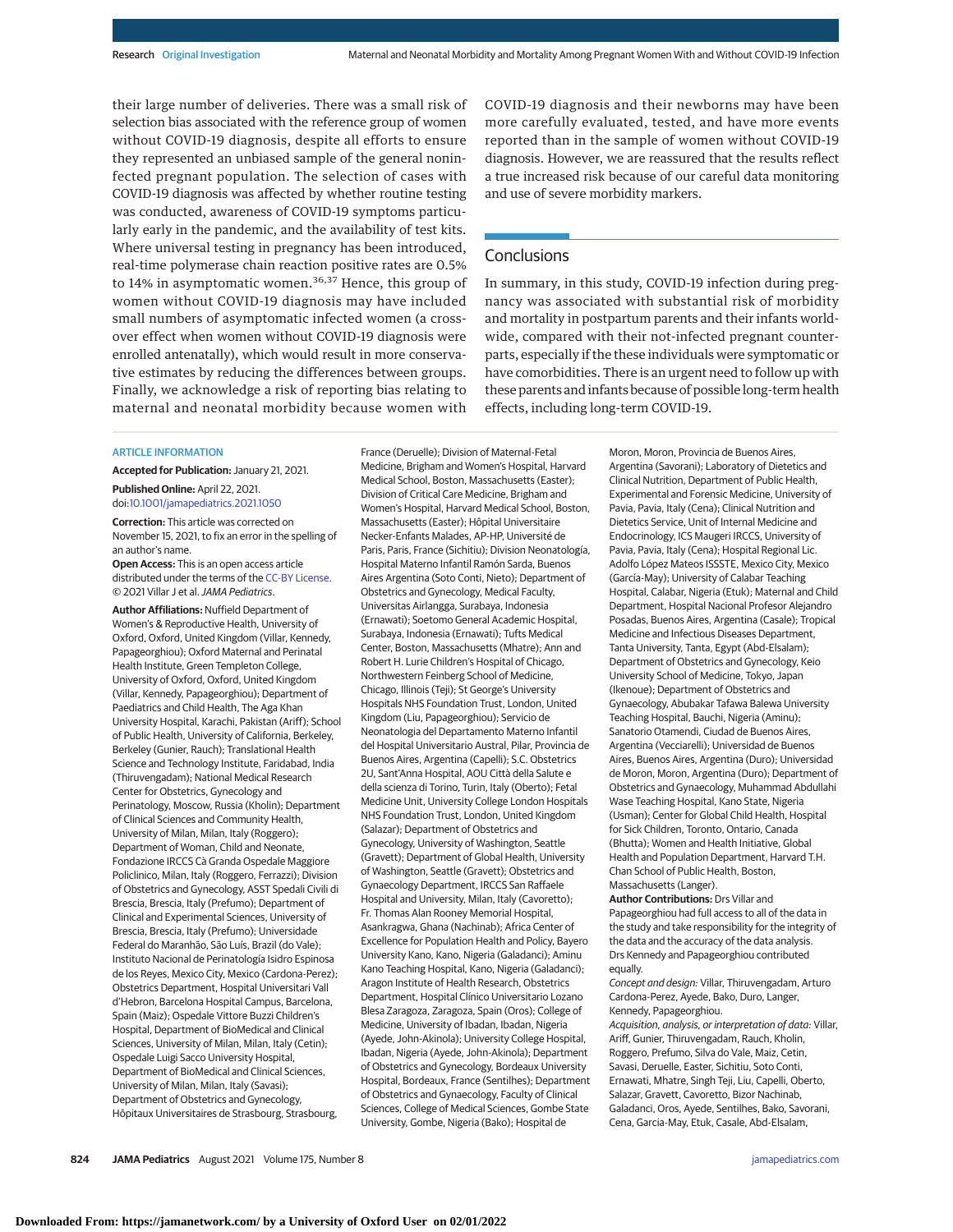Ikenoue, Baffah Aminu, Vecchiarelli, Usman, John-Akinola, Nieto, Ferrazzi, Bhutta, Papageorghiou.

Drafting of the manuscript: Villar, Gunier, Thiruvengadam, Rauch, Prefumo, Maiz, Singh Teji, Liu, Etuk, Kennedy, Papageorghiou. Critical revision of the manuscript for important intellectual content: Villar, Ariff, Thiruvengadam, Kholin, Roggero, Prefumo, Silva do Vale, Arturo Cardona-Perez, Cetin, Savasi, Deruelle, Easter, Sichitiu, Soto Conti, Ernawati, Mhatre, Singh Teji, Capelli, Oberto, Salazar, Gravett, Cavoretto, Bizor Nachinab, Galadanci, Oros, Ayede, Sentilhes, Bako, Savorani, Cena, Garcia-May, Casale, Abd-Elsalam, Ikenoue, Baffah Aminu, Vecchiarelli, Duro, Usman, John-Akinola, Nieto, Ferrazzi, Bhutta, Langer, Kennedy, Papageorghiou. Statistical analysis: Villar, Gunier, Rauch,

Papageorghiou.

Obtained funding: Villar, Papageorghiou. Administrative, technical, or material support: Villar, Ariff, Thiruvengadam, Silva do Vale, Arturo Cardona-Perez, Savasi, Easter, Sichitiu, Ernawati, Singh Teji, Liu, Galadanci, Oros, Ayede, Bako, Savorani, Garcia-May, Etuk, Baffah Aminu, John-Akinola, Papageorghiou.

Supervision: Villar, Thiruvengadam, Kholin, Roggero, Cetin, Savasi, Ayede, Cena, Etuk, Usman, Ferrazzi, Langer, Papageorghiou.

**Conflict of Interest Disclosures:** Dr Gunier reported grants from Oxford University during the conduct of the study. Dr Sentilhes reported personal, lecture, and consulting fees from Ferring Pharmaceutical and personal and lecture fees from Bayer outside the submitted work.

Dr Papageorghiou reported grants from National Institute for Health Research Biomedical Research Centre and other support from Intelligent Ultrasound as director outside the submitted work. No other disclosures were reported. **Funding/Support:** The study was supported by the

COVID-19 Research Response Fund from the University of Oxford (reference 0009083). Dr Papageorghiou is supported by the Oxford Partnership Comprehensive Biomedical Research Centre with funding from the National Institute for Health Research Biomedical Research Centre Biomedical Research Centre funding scheme. **Role of the Funder/Sponsor:** The funders had no role in the design and conduct of the study; collection, management, analysis, and interpretation of the data; preparation, review, or

approval of the manuscript; and decision to submit the manuscript for publication. **Disclaimer:** The views expressed herein are those

of the authors and not necessarily those of the UK National Health System, the US National Institute for Health Research Department of Health, or any of the other funders.

**Additional Contributions:** We are grateful to the following colleagues for their contributions to the study: Josephine Agyeman-Duah, MSc (Nuffield Department of Women's & Reproductive Health, University of Oxford, Oxford, UK), study coordinator, Nkawkaw, Ghana; Eric Baafi, MD (Holy Family Hospital, Nkawkaw, Ghana), data collection, Ghana; Anne Caroline Benski, MD (Hôpitaux Universitaires de Genève, Département de la Femme, de l'Enfant et de l'Adolescent, Geneva, Switzerland), data collection, Geneva, Switzerland; Rachel Craik, BSc (Nuffield Department of Women's & Reproductive Health, University of Oxford, Oxford, UK), study coordinator (overall study);

Sonia Deantoni, MD (Nuffield Department of Women's & Reproductive Health, University of Oxford, Oxford, UK; Oxford Maternal and Perinatal Health Institute, Green Templeton College, University of Oxford, Oxford, UK; Neonatal Care Unit, Department of Public Health and Pediatrics, School of Medicine, University of Turin, Italy), data collection, Oxford, UK, and data input (multiple sites); Ken Takahashi, PhD (Department of Obstetrics and Gynecology, The Jikei University School of Medicine, Tokyo, Japan), data collection, Jikei, Japan; Gabriela Tavchioska, MSc (Department of Pediatrics, General Hospital Borka Taleski, Prilep, Republic of North Macedonia), data collection, Prilep, Republic of North Macedonia; Jim G. Thornton, MD (Division of Child Health, Obstetrics and Gynaecology, University of Nottingham, Nottingham, UK), literature reviews and study advisor; Albertina Rego, PhD (Departamento de Pediatria, Faculdade Universidade Federal de Minas Gerais, Belo Horizonte, Brazil), study coordinator, Brazil; and Adele Winsey, PhD (Nuffield Department of Women's & Reproductive Health, University of Oxford, Oxford, UK), study coordinator (overall study). Dr Winsey and Ms Craik were supported by the COVID-19 Research Response Fund from the University of Oxford. Other contributors did not receive any compensation (eAppendix 1 in the [Supplement\)](https://jamanetwork.com/journals/jama/fullarticle/10.1001/jamapediatrics.2021.1050?utm_campaign=articlePDF%26utm_medium=articlePDFlink%26utm_source=articlePDF%26utm_content=jamapediatrics.2021.1050). We also thank all the contributing institutions and local researchers involved in the study. eAppendix 2 in the [Supplement](https://jamanetwork.com/journals/jama/fullarticle/10.1001/jamapediatrics.2021.1050?utm_campaign=articlePDF%26utm_medium=articlePDFlink%26utm_source=articlePDF%26utm_content=jamapediatrics.2021.1050) contains their details as well as details of the study committees.

#### **REFERENCES**

**1**. Wu Y, Zhang C, Liu H, et al. Perinatal depressive and anxiety symptoms of pregnant women during the coronavirus disease 2019 outbreak in China. Am J Obstet Gynecol. 2020;223(2):240.e1-240.e9. doi[:10.1016/j.ajog.2020.05.009](https://dx.doi.org/10.1016/j.ajog.2020.05.009)

**2**. Davenport MH, Meyer S, Meah VL, Strynadka MC, Khurana R. Moms are not OK: COVID-19 and maternal mental health. Front Glob Womens Health. Published online June 19, 2020. doi[:10.3389/fgwh.2020.00001](https://dx.doi.org/10.3389/fgwh.2020.00001)

**3**. Yap M, Debenham L, Kew T, et al; PregCOV-19 Consortium. Clinical manifestations, prevalence, risk factors, outcomes, transmission, diagnosis and treatment of COVID-19 in pregnancy and postpartum: a living systematic review protocol. BMJ Open. 2020;10(12):e041868. doi[:10.1136/](https://dx.doi.org/10.1136/bmjopen-2020-041868) [bmjopen-2020-041868](https://dx.doi.org/10.1136/bmjopen-2020-041868)

**4**. Campbell KH, Tornatore JM, Lawrence KE, et al. Prevalence of SARS-CoV-2 among patients admitted for childbirth in southern Connecticut. JAMA. 2020;323(24):2520-2522. doi[:10.1001/jama.](https://jamanetwork.com/journals/jama/fullarticle/10.1001/jama.2020.8904?utm_campaign=articlePDF%26utm_medium=articlePDFlink%26utm_source=articlePDF%26utm_content=jamapediatrics.2021.1050) [2020.8904](https://jamanetwork.com/journals/jama/fullarticle/10.1001/jama.2020.8904?utm_campaign=articlePDF%26utm_medium=articlePDFlink%26utm_source=articlePDF%26utm_content=jamapediatrics.2021.1050)

**5**. Knight M, Bunch K, Vousden N, et al; UK Obstetric Surveillance System SARS-CoV-2 Infection in Pregnancy Collaborative Group. Characteristics and outcomes of pregnant women admitted to hospital with confirmed SARS-CoV-2 infection in UK: national population based cohort study. BMJ. 2020;369:m2107. doi[:10.1136/bmj.m2107](https://dx.doi.org/10.1136/bmj.m2107)

**6**. Li N, Han L, Peng M, et al. Maternal and neonatal outcomes of pregnant women with coronavirus disease 2019 (COVID-19) pneumonia: a case-control study. Clin Infect Dis. 2020;71(16):2035-2041. doi[:10.1093/cid/ciaa352](https://dx.doi.org/10.1093/cid/ciaa352)

**7**. Liao J, He X, Gong Q, Yang L, Zhou C, Li J. Analysis of vaginal delivery outcomes among pregnant women in Wuhan, China during the COVID-19 pandemic. Int J Gynaecol Obstet. 2020; 150(1):53-57. doi[:10.1002/ijgo.13188](https://dx.doi.org/10.1002/ijgo.13188)

**8**. Alfaraj SH, Al-Tawfiq JA, Memish ZA. Middle East Respiratory Syndrome Coronavirus (MERS-CoV) infection during pregnancy: report of two cases & review of the literature. J Microbiol Immunol Infect. 2019;52(3):501-503. doi[:10.1016/j.jmii.2018.04.005](https://dx.doi.org/10.1016/j.jmii.2018.04.005)

**9**. World Medical Association. World Medical Association Declaration of Helsinki: ethical principles for medical research involving human subjects.JAMA. 2013;310(20):2191-2194. doi[:10.](https://jamanetwork.com/journals/jama/fullarticle/10.1001/jama.2013.281053?utm_campaign=articlePDF%26utm_medium=articlePDFlink%26utm_source=articlePDF%26utm_content=jamapediatrics.2021.1050) [1001/jama.2013.281053](https://jamanetwork.com/journals/jama/fullarticle/10.1001/jama.2013.281053?utm_campaign=articlePDF%26utm_medium=articlePDFlink%26utm_source=articlePDF%26utm_content=jamapediatrics.2021.1050)

**10**. The Global Health Network. INTERCOVID. Accessed April 5, 2021. [https://intergrowth21.tghn.](https://intergrowth21.tghn.org/intercovid/) [org/intercovid/](https://intergrowth21.tghn.org/intercovid/)

**11**. Shi H, Han X, Jiang N, et al. Radiological findings from 81 patients with COVID-19 pneumonia in Wuhan, China: a descriptive study. Lancet Infect Dis. 2020;20(4):425-434. doi[:10.1016/S1473-3099\(20\)](https://dx.doi.org/10.1016/S1473-3099(20)30086-4) [30086-4](https://dx.doi.org/10.1016/S1473-3099(20)30086-4)

**12**. Bauchner H, Golub RM, Zylke J. Editorial concern-possible reporting of the same patients with COVID-19 in different reports.JAMA. 2020; 323(13):1256. doi[:10.1001/jama.2020.3980](https://jamanetwork.com/journals/jama/fullarticle/10.1001/jama.2020.3980?utm_campaign=articlePDF%26utm_medium=articlePDFlink%26utm_source=articlePDF%26utm_content=jamapediatrics.2021.1050)

**13**. Kayem G, Lecarpentier E, Deruelle P, et al. A snapshot of the Covid-19 pandemic among pregnant women in France. J Gynecol Obstet Hum Reprod. 2020;49(7):101826. doi[:10.1016/j.jogoh.](https://dx.doi.org/10.1016/j.jogoh.2020.101826) [2020.101826](https://dx.doi.org/10.1016/j.jogoh.2020.101826)

**14**. Sentilhes L, De Marcillac F, Jouffrieau C, et al. Coronavirus disease 2019 in pregnancy was associated with maternal morbidity and preterm birth. Am J Obstet Gynecol. 2020;223(6): 914.e1-914.e15. doi[:10.1016/j.ajog.2020.06.022](https://dx.doi.org/10.1016/j.ajog.2020.06.022)

**15**. Maraschini A, Corsi E, Salvatore MA, Donati S, It OSSC-WG; ItOSS COVID-19 Working Group. Coronavirus and birth in Italy: results of a national population-based cohort study. [Ann Ist Super Sanita](https://www.ncbi.nlm.nih.gov/pubmed/32959805). [2020;56\(3\):378-389.](https://www.ncbi.nlm.nih.gov/pubmed/32959805)

**16**. Ferrazzi E, Beretta P, Bianchi S, et al. SARS-CoV-2 infection testing at delivery: a clinical and epidemiological priority. J Matern Fetal Neonatal Med. 2020;1-3. doi[:10.1080/14767058.](https://dx.doi.org/10.1080/14767058.2020.1788532) [2020.1788532](https://dx.doi.org/10.1080/14767058.2020.1788532)

**17**. Collaborative CO; COVIDSurg Collaborative. Mortality and pulmonary complications in patients undergoing surgery with perioperative SARS-CoV-2 infection: an international cohort study. Lancet. 2020;396(10243):27-38. doi[:10.1016/S0140-6736](https://dx.doi.org/10.1016/S0140-6736(20)31182-X) [\(20\)31182-X](https://dx.doi.org/10.1016/S0140-6736(20)31182-X)

**18**. Ochiai D, Kasuga Y, Iida M, Ikenoue S, Tanaka M. Universal screening for SARS-CoV-2 in asymptomatic obstetric patients in Tokyo, Japan. Int J Gynaecol Obstet. 2020;150(2):268-269. doi[:10.1002/ijgo.13252](https://dx.doi.org/10.1002/ijgo.13252)

**19**. Mendoza M, Garcia-Ruiz I, Maiz N, et al. Pre-eclampsia-like syndrome induced by severe COVID-19: a prospective observational study. BJOG. 2020;127(11):1374-1380. doi[:10.1111/1471-0528.16339](https://dx.doi.org/10.1111/1471-0528.16339)

**20**. Lokken EM, Walker CL, Delaney S, et al. Clinical characteristics of 46 pregnant women with a severe acute respiratory syndrome coronavirus 2 infection in Washington State. Am J Obstet Gynecol. 2020; 223(6):911.e1-911.e14. doi[:10.1016/j.ajog.2020.05.031](https://dx.doi.org/10.1016/j.ajog.2020.05.031)

**21**. Onwuzurike C, Diouf K, Meadows AR, Nour NM. Racial and ethnic disparities in severity of COVID-19 disease in pregnancy in the United States. Int J